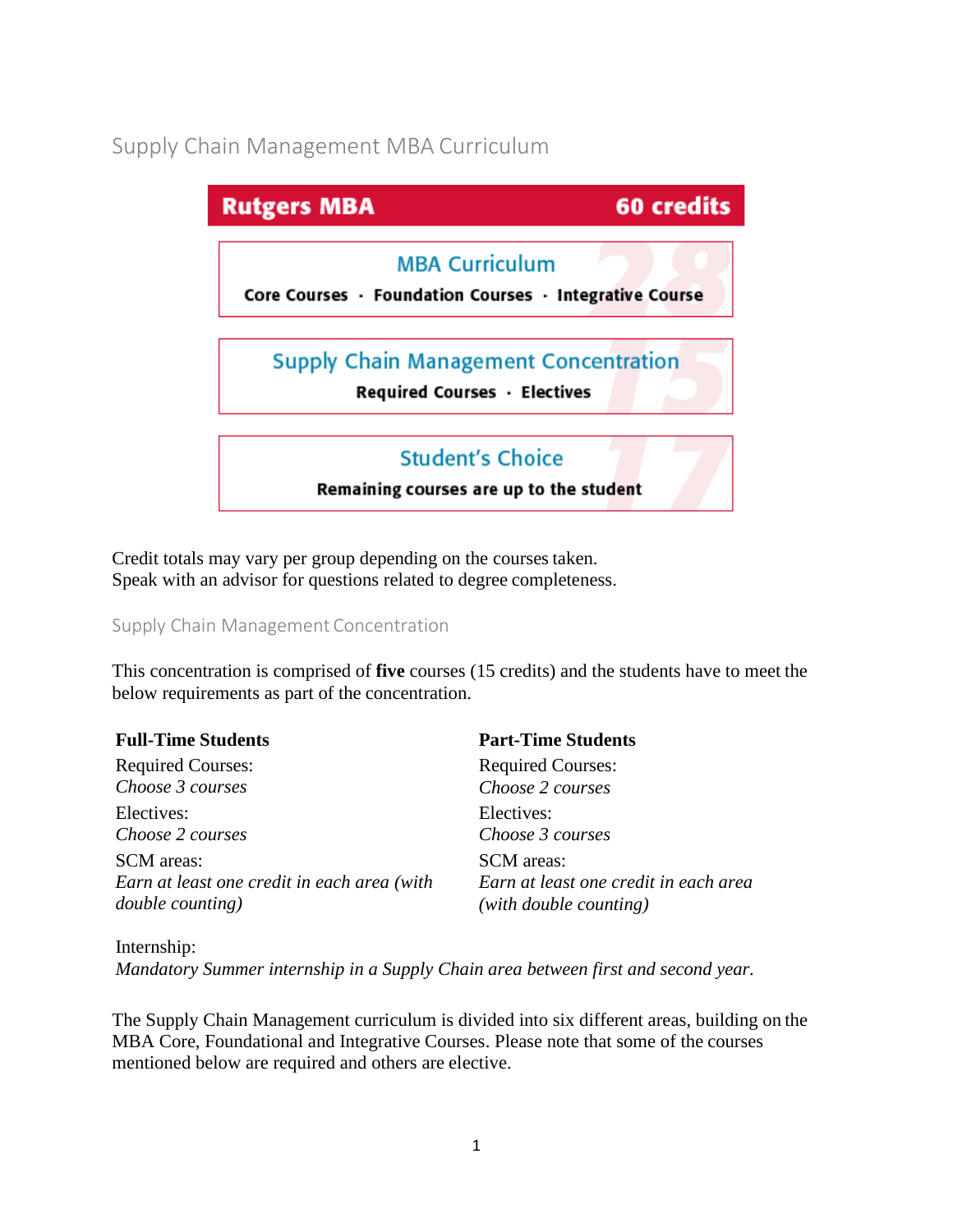

#### Required Courses

| Course #   | Title                                     | $C_{\Gamma}$ |
|------------|-------------------------------------------|--------------|
| 22:799:608 | Global Procurement and Supply Management  |              |
| 22:799:650 | Supply Chain Management Industry Project* |              |
| 22:799:607 | <b>Supply Chain Management Strategies</b> |              |

**\*Note (Full-Time Students)**: "Supply Chain Management Industry Project" is required forthis concentration. If students use this course to satisfy the Integrative Course Requirement as part of the MBA Curriculum, it cannot be counted as an elective towards the concentration. Double counting is not permitted. FT students will still need to complete an additional 15 Supply Chain elective credits for the concentration (including the other two required electives).

**\*Note (Part-Time Students)**: "Supply Chain Management Industry Project" is an elective. If students use this course to satisfy the Integrative Course Requirement as part of the MBA Curriculum, it cannot be counted as an elective towards the concentration. Double counting is not permitted.

#### Electives

Students may choose any combination of courses from the following areas to fulfill the elective requirements.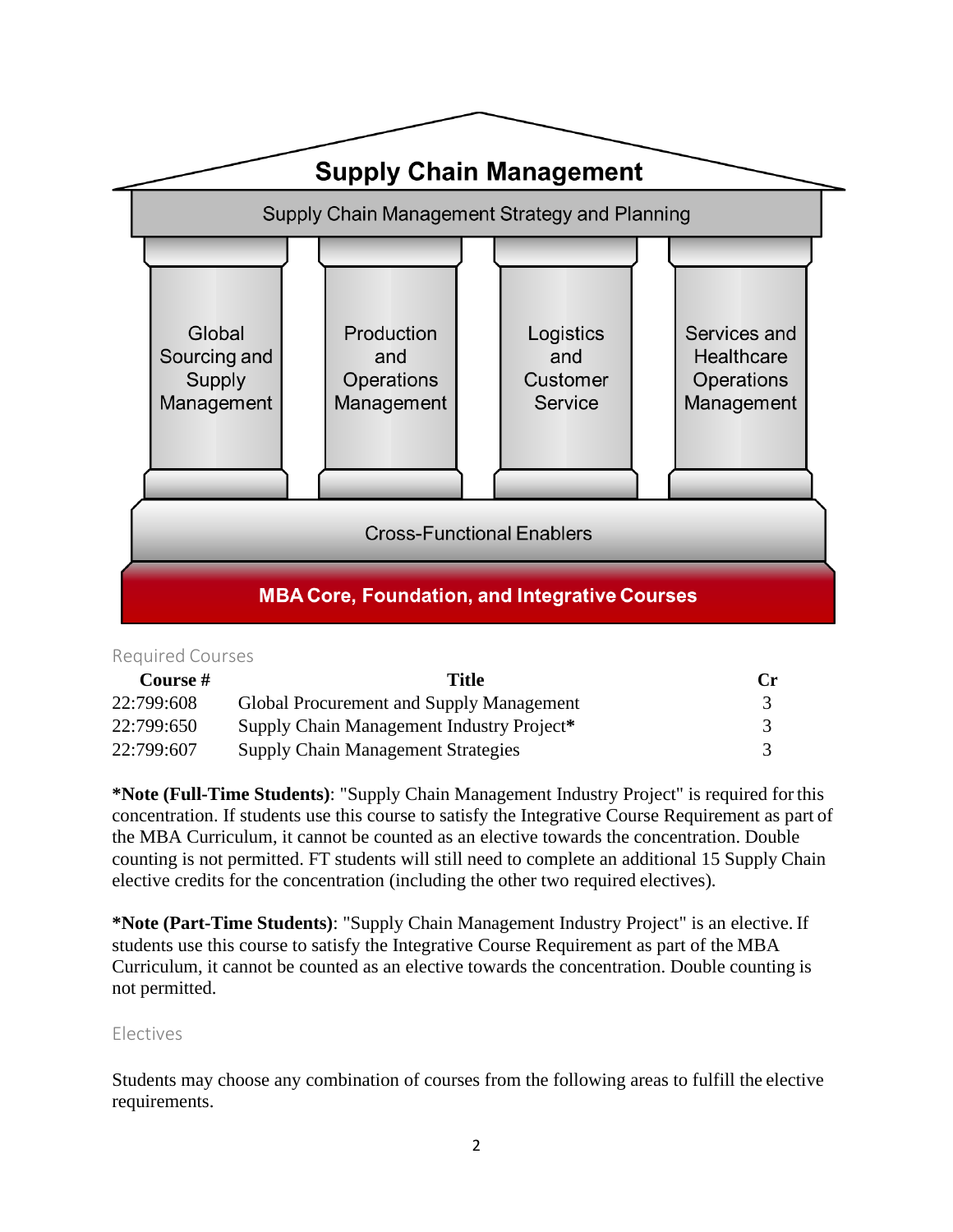#### **Supply Chain Management Strategy and Planning**

| Course #   | Title                                                             | Сr |
|------------|-------------------------------------------------------------------|----|
| 22:799:607 | Supply Chain Management Strategies*                               | 3  |
| 22:799:663 | Demand Analysis & Management for Value Chains                     | 3  |
| 22:799:640 | <b>Supply Chain Finance</b>                                       | 3  |
| 22:799:670 | Business Intelligence for Supply Chains and Marketing             | 3  |
| 22:799:688 | <b>Supply Chain Operations Consulting</b>                         | 3  |
| 22:620:606 | <b>Managing Strategic Transformations</b>                         | 3  |
| 22:799:648 | Valuation of New Business Ventures: A Supply Chain<br>Perspective | 3  |
|            | <b>One Credit Classes</b>                                         |    |
| 22:799:653 | New Product Commercialization                                     |    |
| 22:799:668 | Sales & Operations Planning                                       |    |
| 22:799:673 | <b>Supply Chain Pricing Strategy</b>                              |    |

\* **Note:** This class is required for all students

### **Global Sourcing and Supply Management**

| Course#    | Title                                                  | Сr |
|------------|--------------------------------------------------------|----|
| 22:799:608 | Global Procurement and Supply Management*              |    |
| 22:799:669 | Supply Chain Risk and Disruption Management            |    |
| 22:799:672 | <b>Supply Chain Sustainability</b>                     |    |
| 22:620:617 | <b>Negotiations</b>                                    |    |
| 22:799:678 | <b>Global Labor Governance</b>                         |    |
| 22:799:662 | Global Supply Chain Law                                |    |
|            | <b>One Credit Classes</b>                              |    |
| 22:799:655 | <b>Contract Management for Supply Chain Management</b> |    |
| 22:799:647 | <b>Pharmaceutical Supply Chain Management</b>          |    |

\* **Note:** This class is required for all students

## **Production and Operations Management**

| Course #   | <b>Title</b>                                        | Cr |
|------------|-----------------------------------------------------|----|
|            |                                                     |    |
|            | 22:799:564 FT<br>22.799.580 PT Operations Analysis* | 3  |
| 22:799:676 | Lean Six Sigma                                      | 3  |
| 22:799:TBA | New Product Development                             | 3  |
| 22:799:TBA | <b>Quantitative Analysis for Supply Chains</b>      | 3  |
| 22:960:575 | Data Analysis and Decision Making                   | 3  |
| 22:799:658 | <b>Manufacturing Outsourcing</b>                    |    |

\* **Note:** This class is part of the MBA core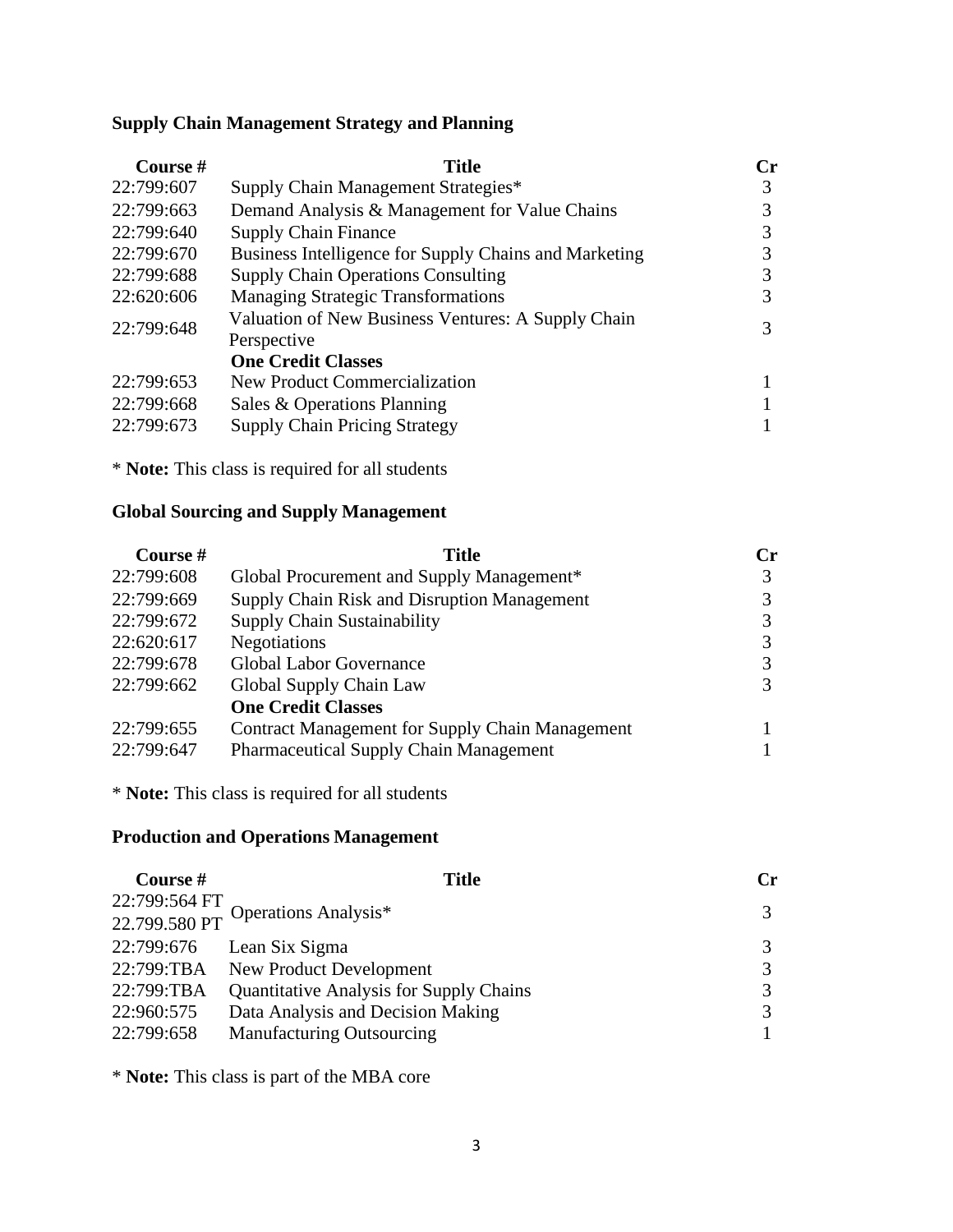## **Logistics and Customer Service**

| Course #   | Title                                                 | $\mathbf{C}$ r |
|------------|-------------------------------------------------------|----------------|
| 22:799:679 | <b>Global Logistics Management</b>                    |                |
| 22:630:606 | <b>Business-to-Business Marketing</b>                 |                |
| 22:799:670 | Business Intelligence for Supply Chains and Marketing |                |
| 22:799:663 | Demand Analysis & Management for Value Chains         |                |
| 22:799:659 | Supply Chain Solutions with ERP/SAP I                 |                |
| 22:799:665 | Managing Global Supply Chains                         |                |
|            | <b>One Credit Classes</b>                             |                |
| 22:799:656 | <b>Service Logistics Management</b>                   |                |
| 22:799:664 | <b>Service Outsourcing</b>                            |                |

## **Services and Healthcare Operations Management**

| Course #   | <b>Title</b>                          | Cr |
|------------|---------------------------------------|----|
| 22:799:696 | <b>Healthcare Services Management</b> | 3  |
| 22:799:625 | Service Management                    |    |
| 22:799:676 | Lean Six Sigma                        | 3  |
|            | <b>One Credit Classes</b>             |    |
| 22:799:656 | Service Logistics Management          |    |
| 22:799:664 | <b>Service Outsourcing</b>            |    |

### **Cross-Functional Enablers**

| Course#    | <b>Title</b>                                           | $C_{r}$ |
|------------|--------------------------------------------------------|---------|
|            | <b>Professional Skills</b>                             |         |
| 22:799:686 | <b>SCM Professional Skills</b>                         | 1       |
|            | <b>Project Management</b>                              |         |
| 22:799:675 | <b>Advanced Project Management</b>                     | 3       |
| 22:010:623 | <b>Enterprise Resource Planning</b>                    | 3       |
| 22:799:677 | Fundamentals of Project Management Professionals (PMP) | 3       |
| 22:799:661 | <b>Introduction to Project Management</b>              | 3       |
| 22:799:671 | Microsoft Project for Professionals                    | 3       |
|            | <b>Information Systems</b>                             |         |
| 22:799:659 | Supply Chain Solutions with ERP/SAP I                  | 3       |
| 22:799:660 | Supply Chain Solutions with ERP/SAP II <sup>**</sup>   | 3       |
| 22:799:605 | <b>Total Quality Management</b>                        | 3       |
|            | <b>International and Legal Issues</b>                  |         |
| 22:799:646 | <b>India Travel Course</b>                             | 3       |
| 22:799:678 | <b>Global Labor Governance</b>                         | 3       |
| 22:799:662 | Global Supply Chain Law                                | 3       |

Not all of the above classes are offered each term.